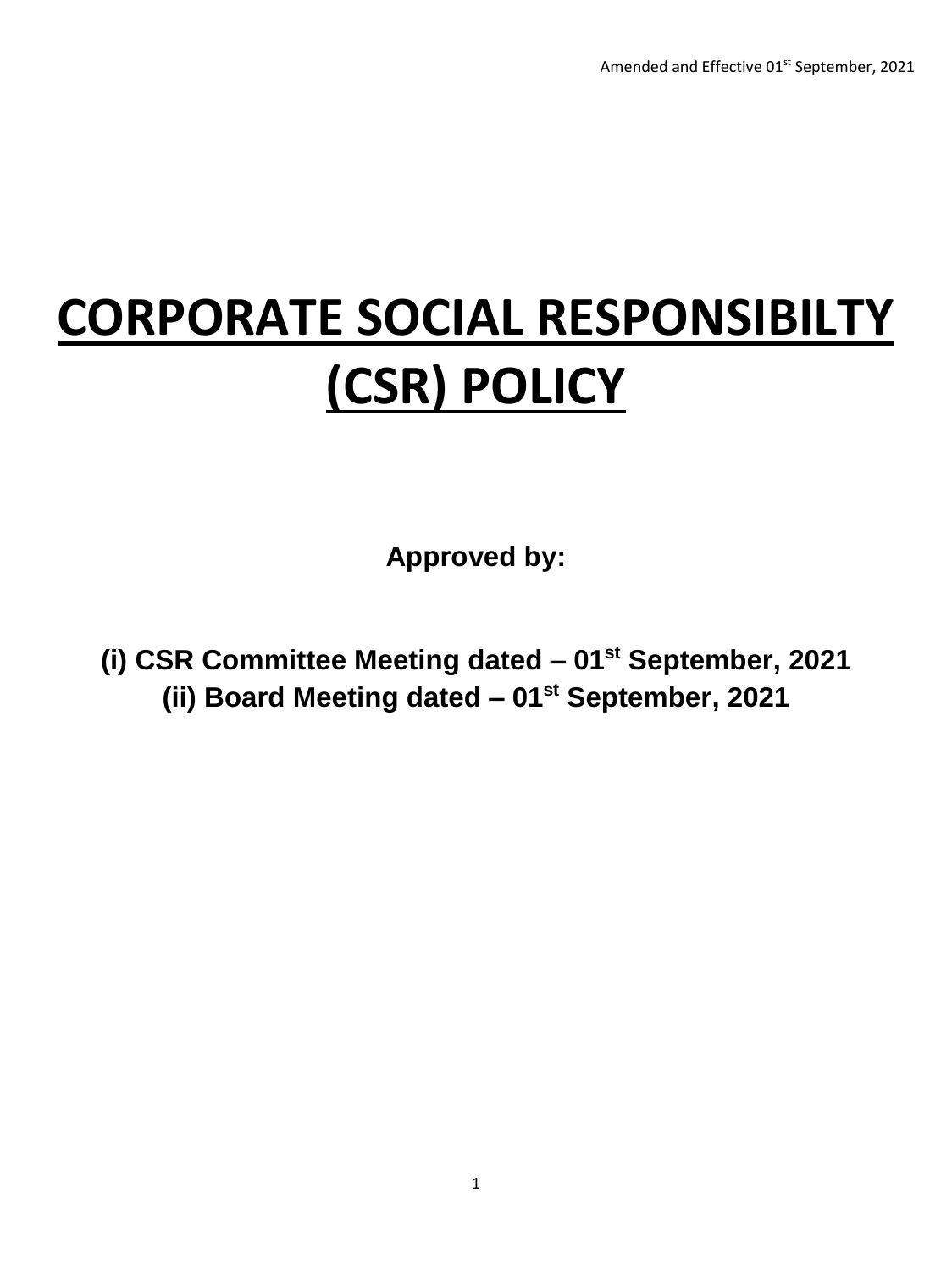# **CONTENTS**

| Sl. No.        | <b>Particulars</b>                                             | Page No.  |  |  |  |  |
|----------------|----------------------------------------------------------------|-----------|--|--|--|--|
| 1              | Preamble                                                       | 3         |  |  |  |  |
| $\overline{2}$ | Introduction                                                   | 3         |  |  |  |  |
| 3              | Context                                                        | 3         |  |  |  |  |
| 4              | Objective                                                      | 4         |  |  |  |  |
| 5              | Corporate Social Responsibility Committee                      |           |  |  |  |  |
|                | Composition                                                    | 4         |  |  |  |  |
|                | Meetings                                                       | 4         |  |  |  |  |
|                | Quorum                                                         | 4         |  |  |  |  |
|                | <b>Disclosure</b>                                              | 5         |  |  |  |  |
| 6              | Mode of Implementation of the CSR Policy                       | 5         |  |  |  |  |
| 7              | Focus Areas and Implementation Strategy                        |           |  |  |  |  |
|                | <b>Focus Area</b><br>$\bullet$                                 | $5-6$     |  |  |  |  |
|                | <b>Other Areas</b>                                             | $6 - 7$   |  |  |  |  |
|                | <b>Implementation Strategy</b>                                 | $7 - 8$   |  |  |  |  |
| 8              | <b>Resources</b>                                               | 8         |  |  |  |  |
| 9              | CSR Annual Action Plan and Location of CSR Efforts             | $8 - 9$   |  |  |  |  |
| 10             | CSR Expenditure, Treatment Of Surplus And Setting Off          | 9         |  |  |  |  |
|                | Of Excess Spent                                                |           |  |  |  |  |
| 11             | $9 - 10$<br>Governance                                         |           |  |  |  |  |
| 12             | Amendment                                                      | 10        |  |  |  |  |
| 13             | Annexure A - Format For The Annual Report On CSR Activities To | $11 - 14$ |  |  |  |  |
|                | Be Included In The Board's Report                              |           |  |  |  |  |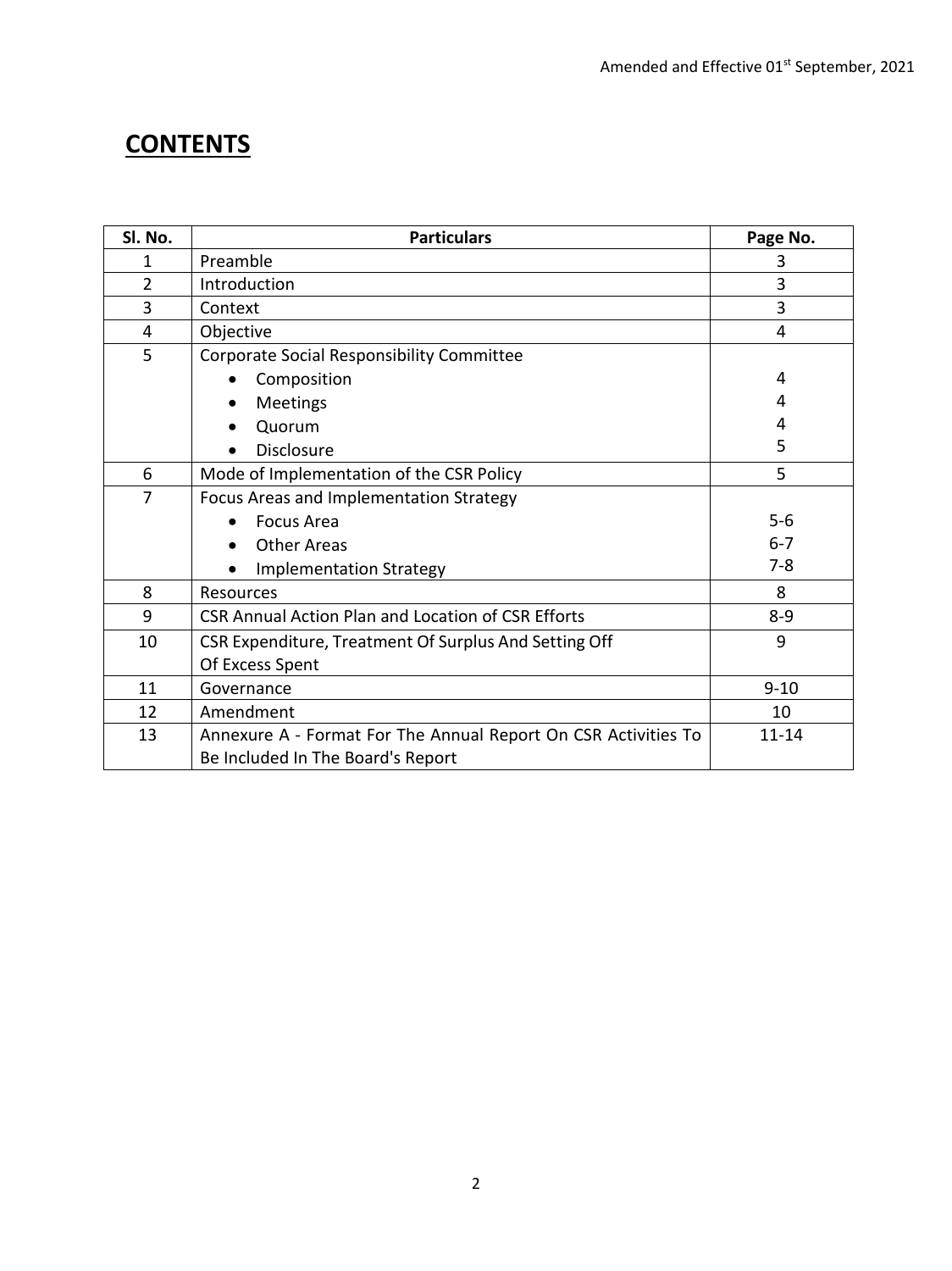# **Corporate Social Responsibility Policy**

# **Preamble**

The **ZEON LIFESCIENCES LIMITED** (hereby referred to as 'ZEON' or 'The Company') Corporate Social Responsibility Policy (hereby referred to as 'The CSR Policy') has been developed in accordance with Section 135 of the Companies Act 2013 and the Companies (Corporate Social Responsibility) Rules, 2014 (hereby collectively referred to as the 'Act' in this CSR Policy document) notified by the Ministry of Corporate Affairs, Government of India.

# **Introduction**

Zeon aims to provide trusted Food/Nutraceuticals/pharma and Herbal products that help people lead healthier lives. We are committed to "A promise of Good Health". The organization shares passion for quality that goes way beyond business and statutory requirements. Zeon has unmatchable standards and manufacture best quality products, satisfying norms for all big nutraceuticals houses of the country and qualifying International and National Audits.

Zeon has a state of the art manufacturing facility at Ponta Sahib, Himachal Pradesh which is spread across 28000sq. Yards. The facility is equipped with latest technology. The campus has 4 separate manufacturing units for each formulation like spray dried powder, dry blended powder, tablets, capsules, diskettes and Syrups. Zeon has an in house R & D which is the power house of innovation. The products are assessed by the highly professional Quality Assurance (QA) team at every step with the help of specially designed tests and protocols. The manufacturing facility has core competencies which gives Zeon a recognition for the quality of products delivered.

With an experience of over 30 years, Zeon has evolved as a qualified manufacturer of specialized nutritional supplements. Our product development capabilities span the area of General Nutritional Supplements, Functional foods, Phytopharma, Sports Nutrition, Herbal Supplements, Ayurvedic Proprietary Medicine, Health and wellness products and Immunity Booster Products.

# **Context**

**ZEON LIFESCIENCES LIMITED** has been an early adopter of corporate social responsibility ("CSR") initiatives. Along with sustained economic performance, environmental and social stewardship is also a key factor for holistic business growth. **ZEON** is committed to improve quality of lives of people in the community it serves through long term stakeholder value creation. Care and concern for community is integral part of all our endeavours. We shall continue our efforts towards sustainable development, accelerated inclusive growth and social equity in positively impacting the environment and supporting the communities we operate in. There will be special focus on our various Corporate Social Responsibility (CSR) programs for empowerment of our communities in rural India.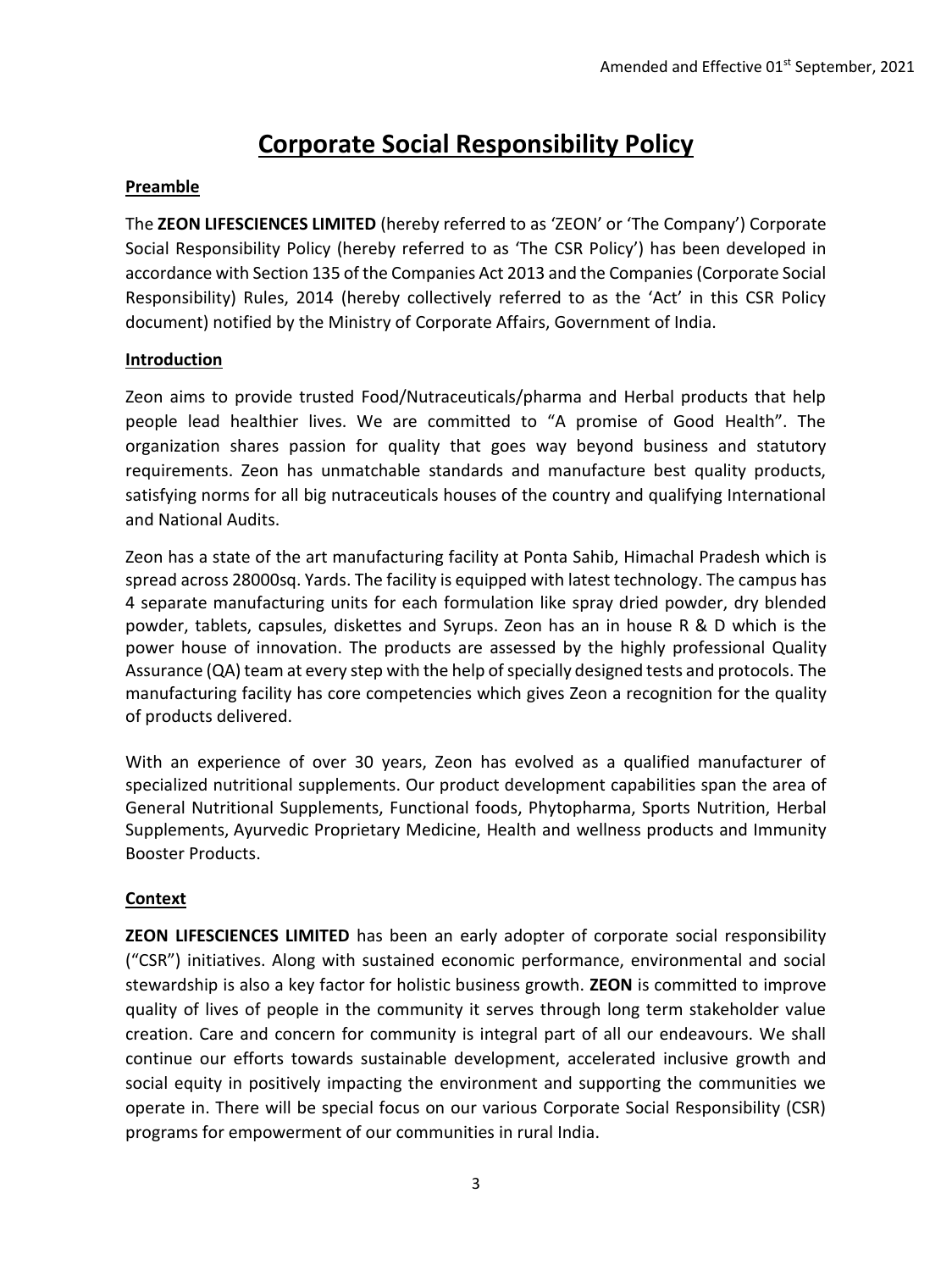# **Objective**

The main objective of CSR policy is to make CSR a key business process for sustainable development of the society. **ZEON LIFESCIENCES LIMITED** *will act as a good corporate citizen* and aims at supplementing the role of Government in enhancing the welfare measures of the society within the framework of its policy and broadly intends to alleviate hunger, poverty and malnutrition; to protect the environment; to educate the society at large; and to support communities, stakeholders and society.

# **Corporate Social Responsibility Committee**

# **Composition**

The CSR Committee shall be comprised in accordance with the requirements of Applicable Law and shall consist of three or more Directors amongst whom at least one shall be an Independent Director.

The Board of Directors of the Company has already constituted a Corporate Social Responsibility Committee of the Board ("CSR Committee") consisting of following three Directors, out of which one director is an independent director:

| $\triangleright$ Mrs. Rani Garg            | $\sim$ | Chairman (Executive Non-Independent Director) |
|--------------------------------------------|--------|-----------------------------------------------|
| $\triangleright$ Mr. Vinod Sharma          | $\sim$ | Member (Executive Non-Independent Director)   |
| $\triangleright$ Mr. Varinder Kumar Bhatia | $\sim$ | Member (Non-Executive Independent Director)   |

The Company Secretary shall act as the Secretary to the Committee.

# **Meetings**

The Committee shall hold meeting as and when required, to discuss various issues on implementation of the CSR Policy of the Company. The members would thrive to hold at least two meetings in a financial year.

The Committee shall periodically review the implementation of the CSR Programmes and issue necessary direction from time to time to ensure orderly and efficient execution of the CSR programmes in accordance with this Policy. It would be the responsibility of the CSR Committee to periodically keep the Board apprised of the status of the implementation of CSR activities.

# **Quorum**

The quorum shall be two members or  $1/3^{rd}$  of the total members of the committee, whichever is higher.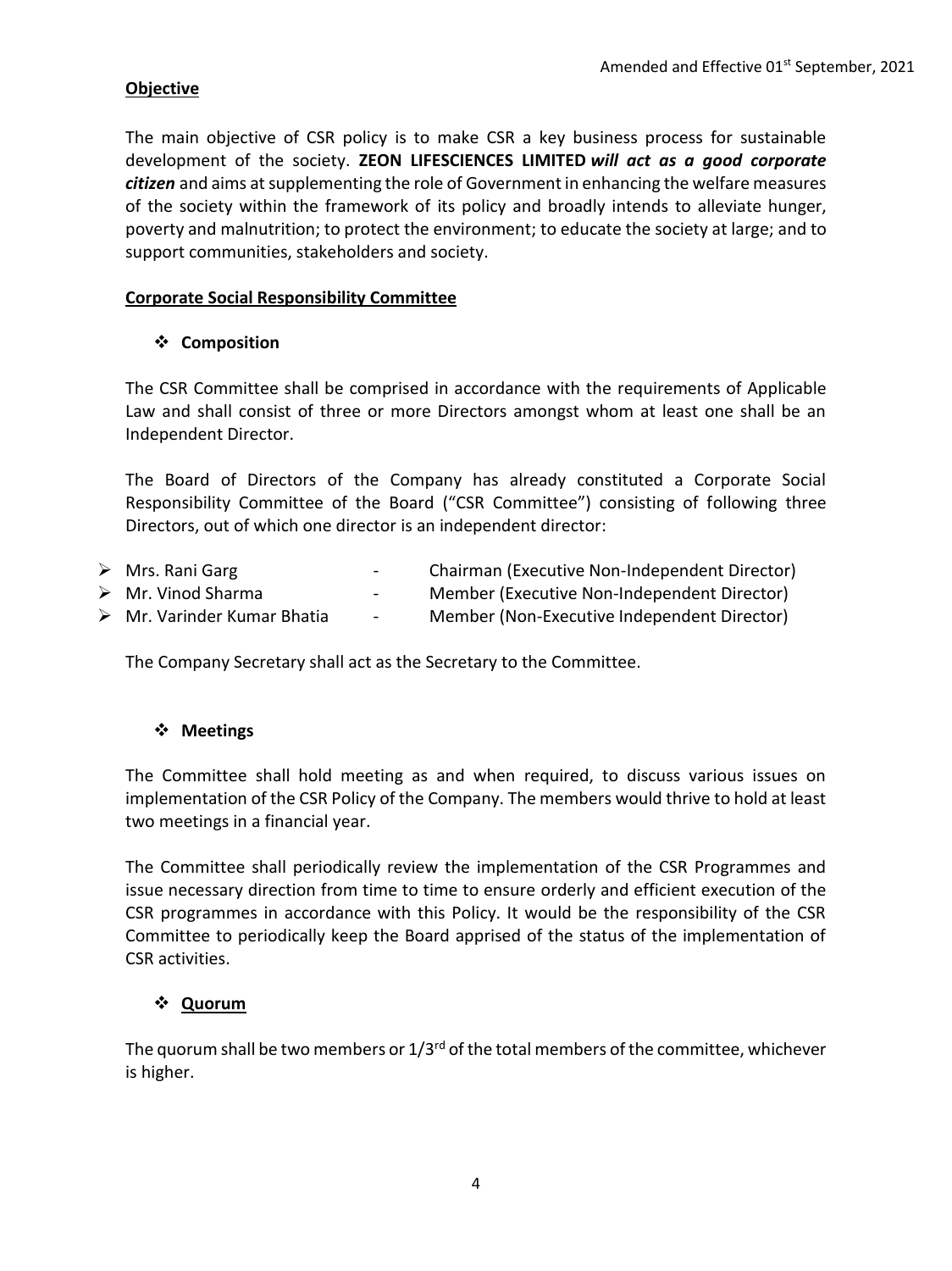# **Disclosures**

This CSR Policy, details of the composition of the CSR Committee and projects approved by the Board shall be hosted on the Company's website at [www.zeonlifesciences.com.](http://www.zeonlifesciences.com/)

## **Mode of Implementation of the CSR Policy**

The CSR Activities may be undertaken by the Company directly through its Implementation Group/Team/Volunteers or with the prior approval of the Board, through any of the following entities as "**Implementation Agency**" being duly registered with the Central Government and having a unique CSR Registration Number (with effect from 1 April, 2021):

- a) a company established under section 8 of the Act, or a registered public trust or a registered society, registered under section 12A and 80 G of the Income Tax Act, 1961 (43 of 1961), established by the company, either singly or along with any other company, or
- b) a company established under section 8 of the Act or a registered trust or a registered society, established by the Central Government or State Government; or
- c) any entity established under an Act of Parliament or a State legislature; or
- d) a company established under section 8 of the Act, or a registered public trust or a registered society, registered under section 12A and 80G of the Income Tax Act, 1961, and having an established track record of at least three years in undertaking similar activities.

CSR Funding will be released only to the aforesaid entities that are registered with MCA by filing Form CSR-1. The Form CSR-1 is termed as Form for "Registration of Entities for undertaking CSR Activities". On successful submission of Form CSR-1, a unique CSR Registration Number shall be generated by system automatically to applying organization.

#### **Focus Areas and Implementation Strategy**

#### **Focus areas**

In accordance with the requirements under the Companies Act, 2013 and the rules/ regulations framed there under and circulars/clarifications issued thereunder (collectively, "**Applicable Law**"), ZEON's CSR activities, amongst others, will focus on:

- **HUNGER, POVERTY, MALNUTRITION AND HEALTH:** Eradicating extreme hunger, poverty and malnutrition, promoting health care including preventive health care and sanitation including contribution to the Swach Bharat Kosh set-up by the Central Government for the promotion of sanitation and making available safe drinking water.
- **EDUCATION:** Promoting education, including special education and employmentenhancing vocational skills, especially among children, women, the elderly and the differently abled, and livelihood enhancement projects; monetary contributions to academic institutions for establishing endowment funds, chairs, laboratories, etc.,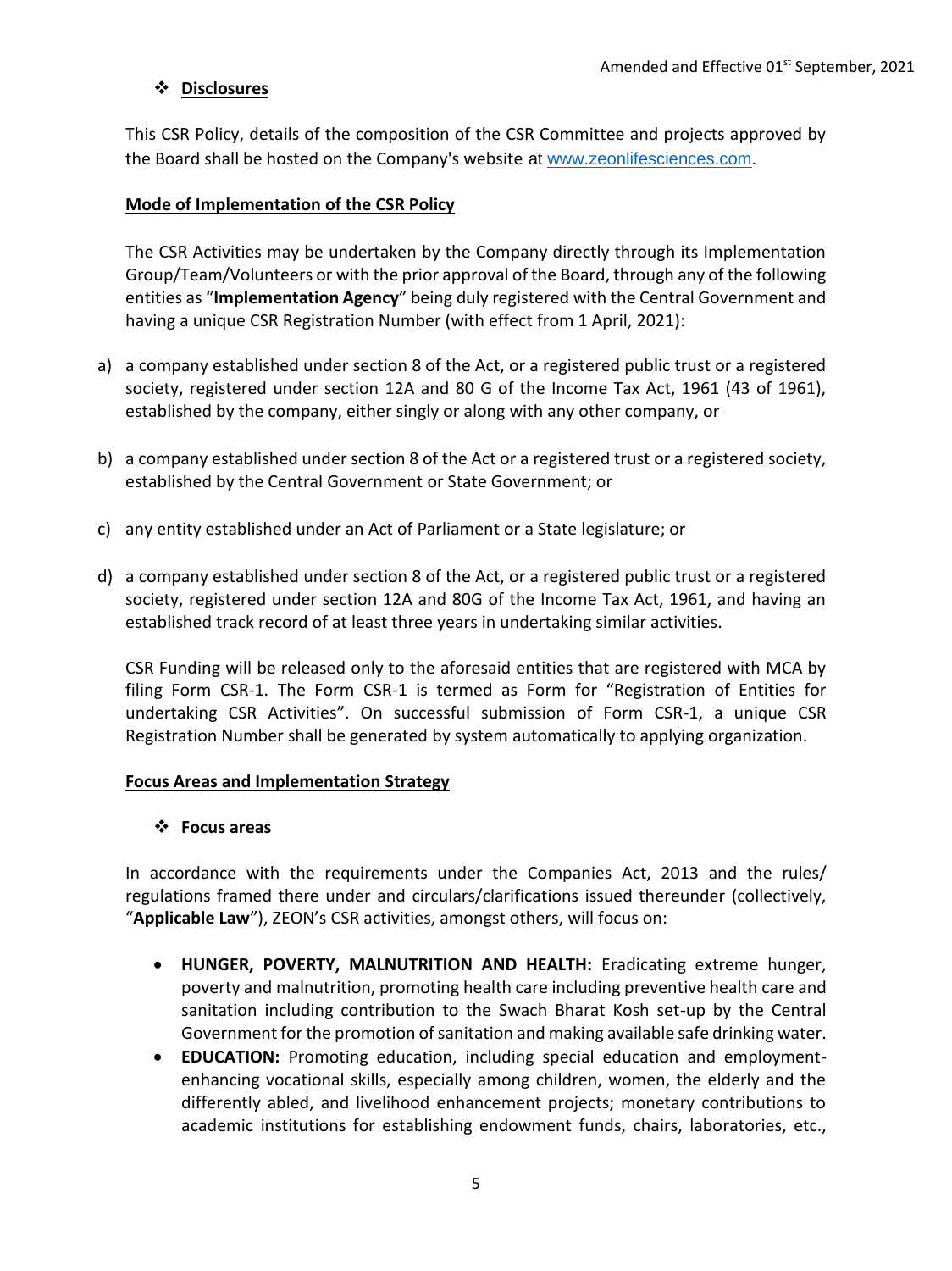with the objective of assisting students in their studies, this also includes skilling and re-skilling initiatives for those who are in need.

- **GENDER EQUALITY AND EMPOWERMENT OF WOMEN:** Promoting gender equality and empowering women; setting up homes, hostels and day care centers for women and orphans; setting up old age homes and other similar facilities for senior citizens; and adopting measures for reducing inequalities faced by socially and economically backward groups.
- **ENVIRONMENTAL SUSTAINABILITY:** Ensuring environmental sustainability, ecological balance, protection of flora and fauna, animal welfare, agro-forestry, conservation of natural resources and maintaining the quality of soil, air and water including contribution to the Clean Ganga Fund set-up by the Central Government for rejuvenation of river Ganga.
- **NATIONAL HERITAGE, ART AND CULTURE:** Protecting national heritage, art and culture, including the restoration of buildings, sites of historical importance, and works of art; setting up public libraries; reviving, promoting and developing traditional arts and handicrafts.

# **Other Areas**

- Measures for the benefit of armed forces veterans, war widows and their dependents, Central Armed Police Forces (CAPF) and Central Para Military Forces (CPMF) veterans, and their dependents including widows;
- Training to promote rural sports, nationally recognized sports, paralympic sports and Olympic sports;
- Contribution to the Prime Minister's National Relief Fund or Prime Minister's Citizen Assistance and Relief in Emergency Situations Fund (PM CARES Fund) or any other fund set up by the Central Government for social-economic development and relief and welfare of the Scheduled Castes, the Scheduled Tribes, other backward classes, minorities and women;
- Contribution to incubators or research and development projects in the field of science, technology, engineering and medicine, funded by the Central Government or State Government or Public Sector Undertaking or any agency of the Central Government or State Government, and
- Contributions to public funded Universities; Indian Institute of Technology (IITs); National Laboratories and autonomous bodies established under Department of Atomic Energy (DAE); Department of Biotechnology (DBT); Department of Science and Technology (DST); Department of Pharmaceuticals; Ministry of Ayurveda, Yoga and Naturopathy, Unani, Siddha and Homoeopathy (AYUSH); Ministry of Electronics and Information Technology and other bodies, namely Defence Research and Development Organisation (DRDO); Indian Council of Agricultural Research (ICAR); Indian Council of Medical Research (ICMR) and Council of Scientific and Industrial Research (CSIR), engaged in conducting research in science, technology, engineering and medicine aimed at promoting Sustainable Development Goals (SDGs).
- Rural development projects;
- Slum area development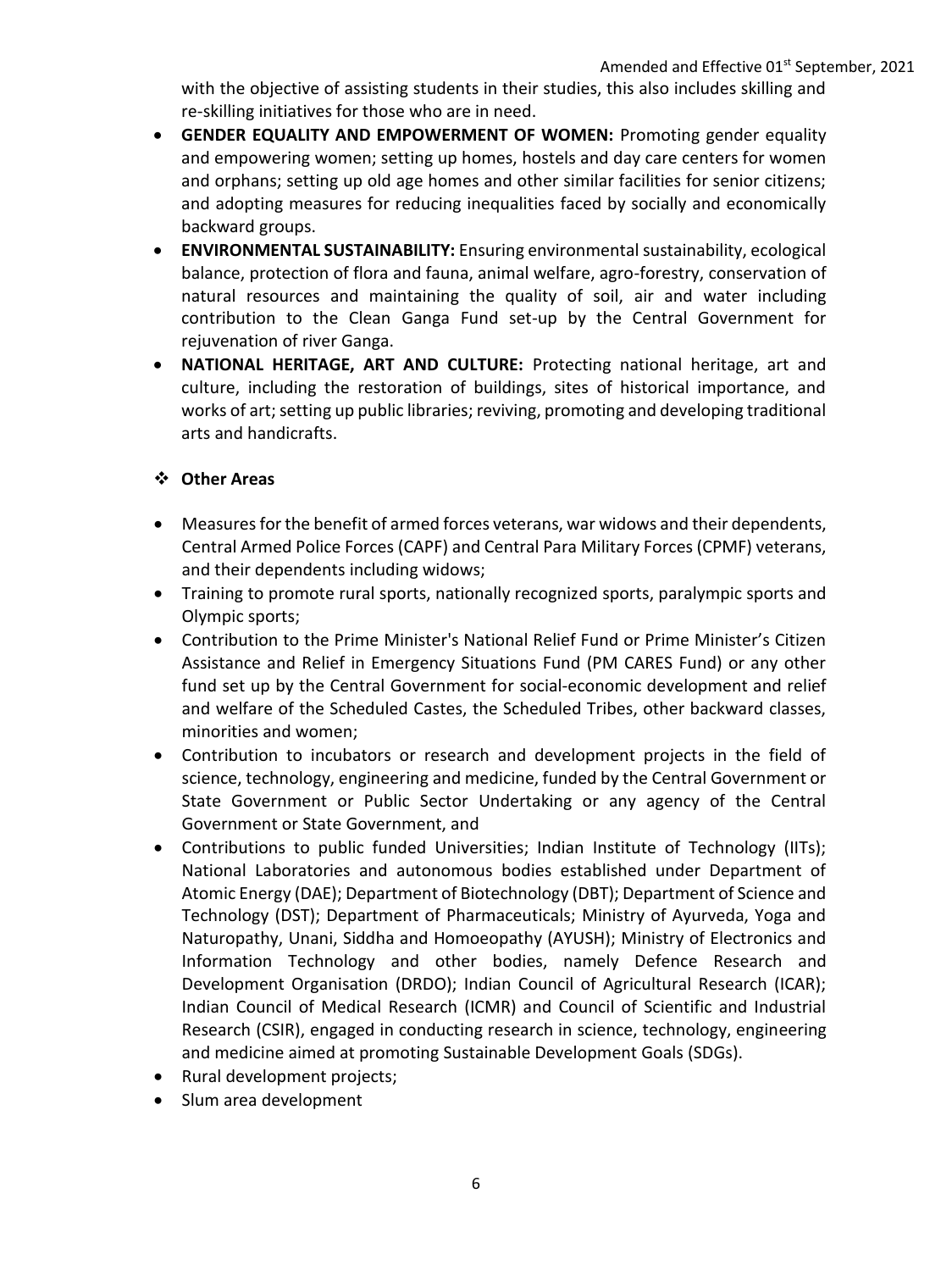Explanation - For the purpose of this item, the item 'slum area' shall mean any area declared as such by the Central Government or any State Government or any other competent authority under law for the time being in force;

- Disaster management including relief, rehabilitation and reconstruction activities; and
- Any other project as may be specified under Schedule VII of the Companies Act, 2013, from time to time.

| SI.            | <b>Focus area</b>                                     | <b>Implementation strategy</b>                                                                                                                                                                                                                                                                                                                                                                                                                             |
|----------------|-------------------------------------------------------|------------------------------------------------------------------------------------------------------------------------------------------------------------------------------------------------------------------------------------------------------------------------------------------------------------------------------------------------------------------------------------------------------------------------------------------------------------|
| No.            |                                                       |                                                                                                                                                                                                                                                                                                                                                                                                                                                            |
| 1              | malnutrition<br>Hunger,<br>poverty,<br>and healthcare | Work directly or with non-profit organizations at<br>infrastructure and/or operational level to support<br>meal or nutrition related programs in schools and<br>other institutions across India. If require, work with<br>medical and health related organizations for<br>projects in preventive healthcare, short term and<br>long-term care and treatments.                                                                                              |
| $\overline{2}$ | Education                                             | Partner directly or with non-profit organizations,<br>higher<br>primary,<br>secondary and<br>educational<br>institutions including<br>schools,<br>colleges,<br>and<br>universities to encourage efforts in a wide range of<br>areas including training, provision of funding for<br>skilling<br>continued<br>education,<br>and<br>re-skilling<br>initiatives, offline and online education, research,<br>infrastructure development and capacity building. |
| 3              | <b>Rural Development</b>                              | Work with non-governmental organizations (NGOs)<br>and local administrations to achieve community<br>development goals. Partner directly or with<br>governments and NGOs to support projects related<br>to development and improvement of infrastructure<br>and essential amenities, livelihood and skilling<br>initiatives,<br>training<br>and<br>education,<br>and<br>rehabilitating disaster- affected victims in rural<br>areas.                       |
| 4              | Gender<br>equality<br>and<br>empowerment of women     | Work directly or with NGOs to reach out to<br>underprivileged and socially disadvantaged persons<br>including women and children towards the cause of<br>gender equality and empowerment.<br>Projects<br>include awareness activities, trainings, support for<br>livelihood<br>related<br>efforts,<br>infrastructure<br>development, and operational needs.                                                                                                |

#### **Implementation Strategy**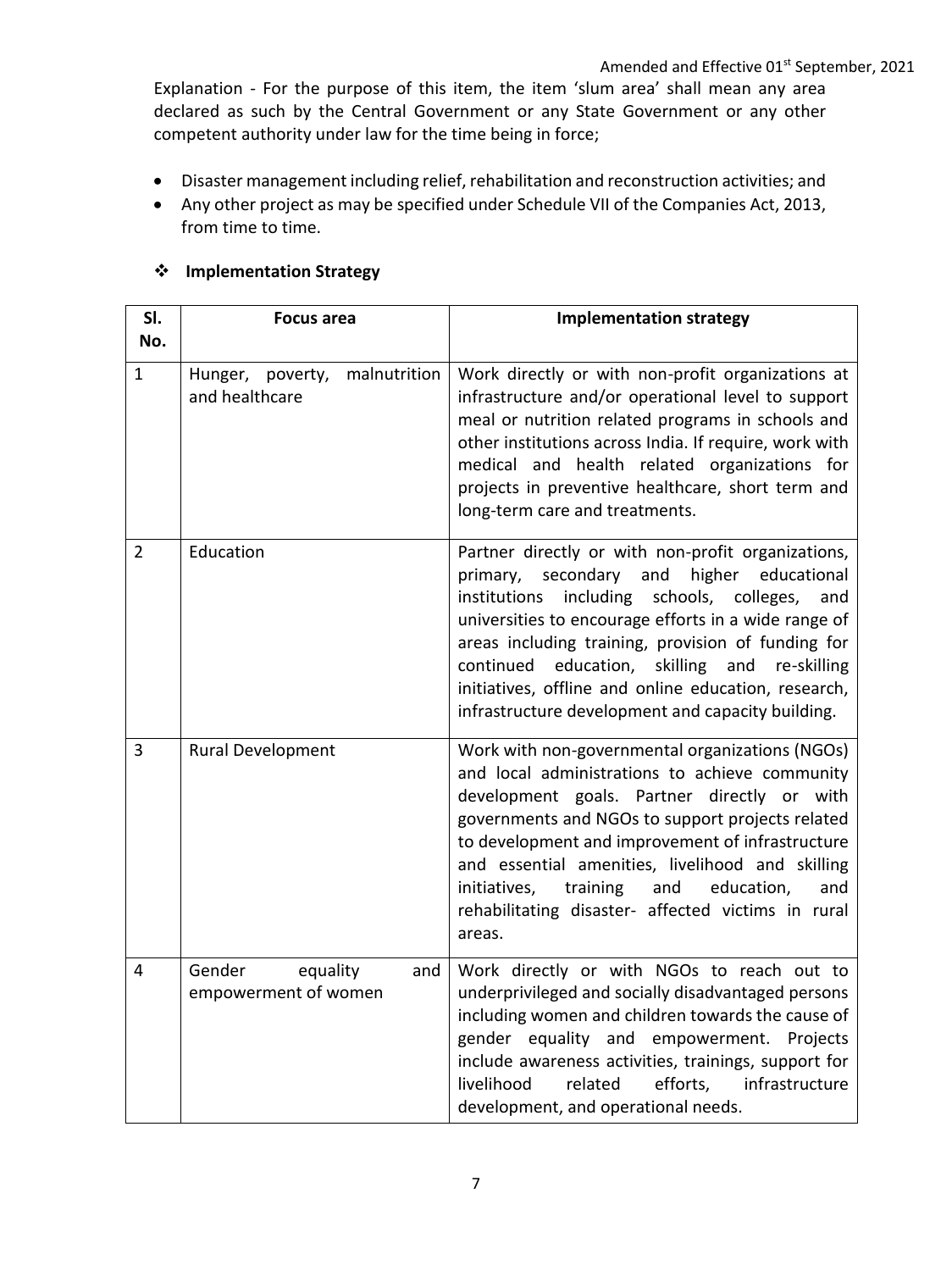|   |                                    | $\mu$ increased and Encenve of September                                                                                                                                                                                                                                                                                                                                                                                                                     |
|---|------------------------------------|--------------------------------------------------------------------------------------------------------------------------------------------------------------------------------------------------------------------------------------------------------------------------------------------------------------------------------------------------------------------------------------------------------------------------------------------------------------|
| 5 | Environmental sustainability       | a) Work directly or with NGOs on safeguarding the<br>environment, including protection of flora and<br>fauna, promoting climate action, renewable energy,<br>natural resource conservation as well as promoting<br>resource efficiencies across energy, water and<br>waste management.                                                                                                                                                                       |
|   |                                    | b) Projects can include interventions in the areas of<br>water and wastewater management (watershed<br>management, lake/river rejuvenation, etc.), rural<br>electrification, waste to energy (household biogas),<br>avoidance or replacement of firewood for cooking<br>efficient alternatives, forestry,<br>animal<br>with<br>husbandry amongst others.                                                                                                     |
| 6 | National heritage, art and culture | Support artists, including writers, poets, painters,<br>musicians, dancers and theatre<br>artists, in<br>collaboration with partner organizations through<br>contribution<br>towards<br>operational<br>needs,<br>performance activities, livelihoods, and other<br>opportunities to encourage preservation of cultural<br>and traditional Indian art forms. Undertake<br>restoration of architectural structures, historical<br>monuments, and water bodies. |

#### **Resources**

We propose to deploy the following resources for our CSR activities:

 $\triangleright$  Funds: At the minimum, 2% of the average net profits of the company made during the three immediately preceding financial years, as per Companies Act 2013.

#### **CSR Annual Action Plan and Location of CSR Efforts**

The following details of any CSR Activities to be undertaken by the Company shall be presented to the Board by the CSR Committee along with its recommendations:

- 1. The list of CSR projects or programmes to be undertaken in areas or subjects specified in Schedule VII of the Act;
- 2. The objectives and expected results of the CSR Activity;
- 3. The relevant sector and the nature of the CSR Activity;
- 4. The modalities of utilisation of funds and amount to be allocated towards the CSR Activity;
- 5. The implementation schedules for the projects or programmes with indicative timelines for completion of the CSR Activity;
- 6. The manner of execution whether the CSR Activity should be undertaken by the Company directly or any Implementing Agency or in collaboration with any other company;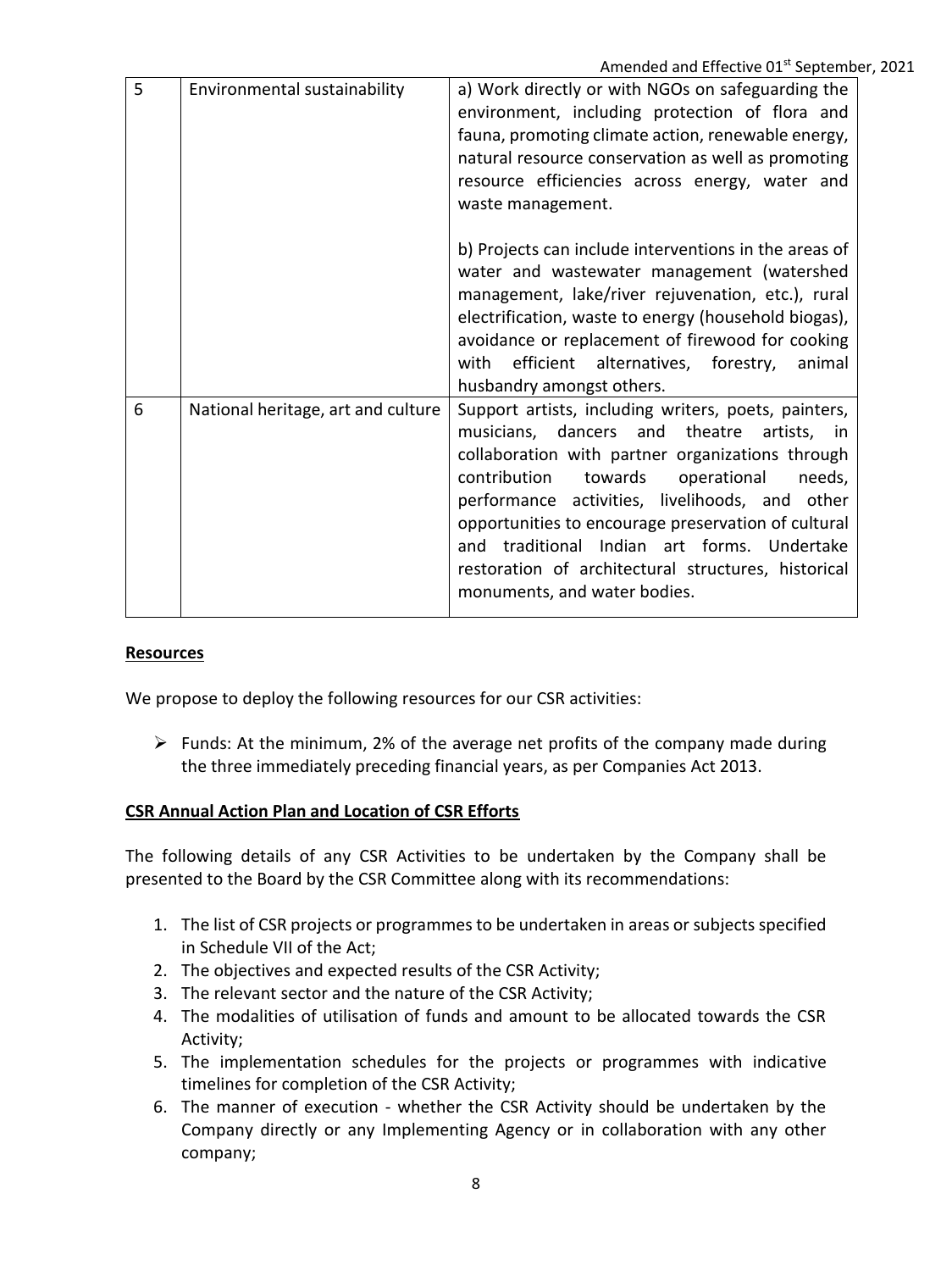- 7. Monitoring and reporting mechanism;
- 8. Details of need and impact assessment, if any, for the projects undertaken by the company; and
- 9. Such other details as it may deem necessary.

The CSR Committee shall formulate and recommend to the Board for approval a CSR annual action plan, in the same board meeting in which Board approves balance sheet of the company, and which shall contain all matters which are required under Applicable Law and any other matters as the CSR Committee may deem fit from time to time.

The Board may modify the annual action plan as per the recommendations of the CSR Committee at any time during the financial year, based on reasonable justification.

The geographical focus of the Company's CSR activities will be where we have a significant presence. Currently, these are the states of Himachal Pradesh and Uttar Pradesh. In these geographies, we would concentrate our efforts on villages and habitations within a 50 km radius of our plants and offices.

While we will ensure that all communities benefit from our CSR activities, we would focus on underprivileged and marginalized communities, socially and economically disadvantaged groups.

#### **CSR Expenditure, Treatment of Surplus And Setting Off Of Excess Spent**

The Company, in every financial year, spends at least 2% of the average net profits of the Company made during the three immediately preceding financial years in pursuance of the CSR Policy. For this purpose, the net profit and average net profit shall be calculated in accordance with the provisions of section 198 of the Act read with the Companies (Corporate Social Responsibility Policy) Rules, 2014.

The administrative overheads not to exceed 5% of total CSR expenditure of the Company for the financial year relating to the general management and administration of CSR functions in the Company.

Where the Company spends an amount in excess of requirement provided under Section 135(5) of the Act, such excess amount may be set off against the requirement to spend under section 135(5) up to immediate succeeding three financial years subject to certain conditions.

#### **Governance**

The Company can undertake CSR activities either by itself or through other entities eligible to undertake CSR activities under Applicable Law. The Board of Directors has constituted a Corporate Social Responsibility (CSR) Committee of the Board which formulates and recommends to the Board the CSR policy and the annual action plan.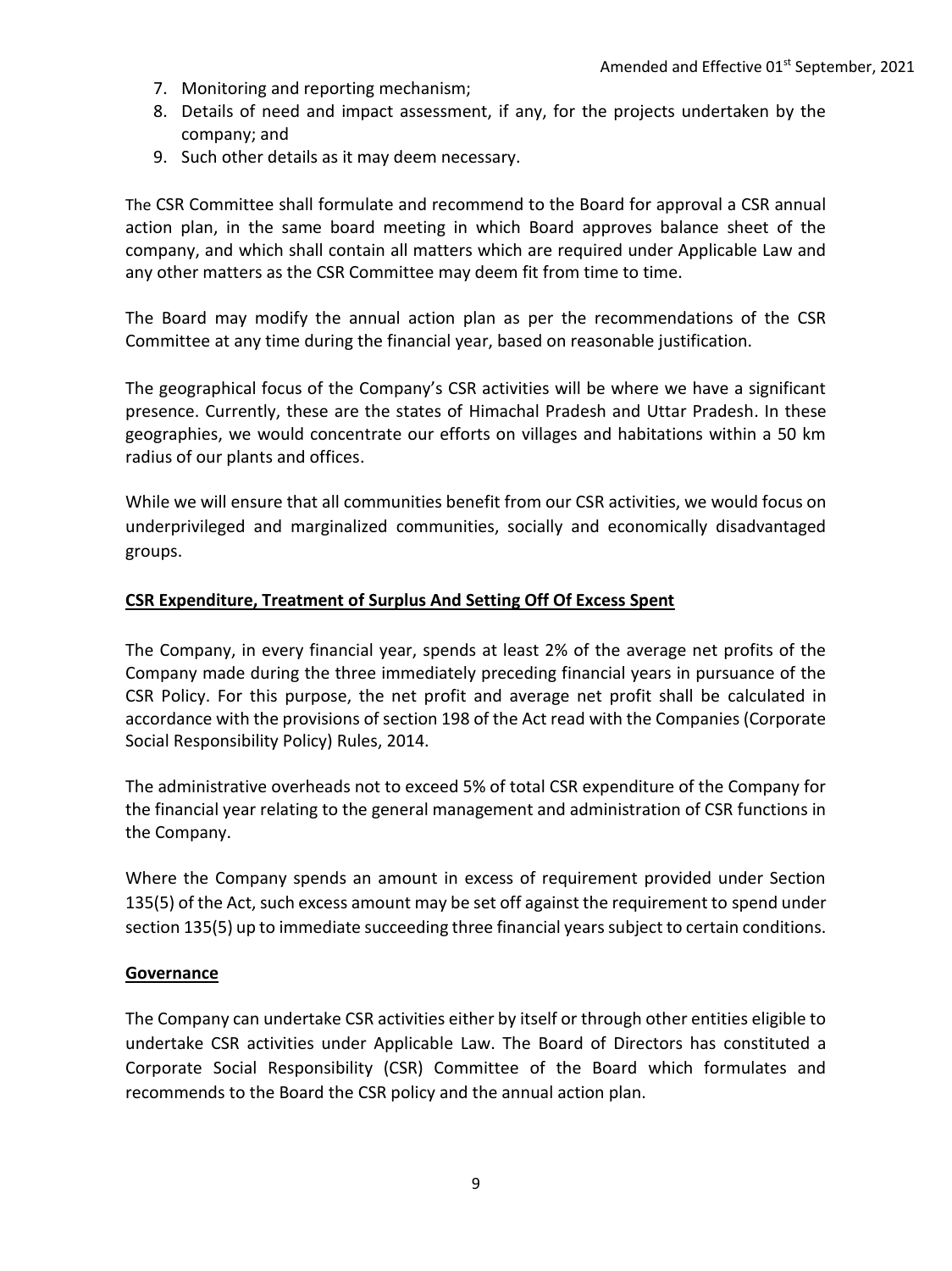#### Amended and Effective 01<sup>st</sup> September, 2021

The CSR committee to monitor the progress of the annual action plan and the multi-year programs, their manner of execution, modalities of utilization of funds and implementation schedules along with details of need and impact assessment for projects as required.

The funds to be disbursed shall be utilised for the purposes and in the manner as approved by the Board. The Chief Financial Officer or the person responsible for financial management, *shall issue a certificate to the Board every year certifying that the funds disbursed are utilised for the purpose and in the manner as approved by the Board.*

The CSR Committee of the Company will receive and review all the CSR progress reports on an annual basis.

#### **Amendment**

The Board of the Company may, subject to compliance with applicable law, at any time alter, amend or modify the CSR Policy as it deems fit to comply with the statutory obligation of the Company to undertake the CSR Activities.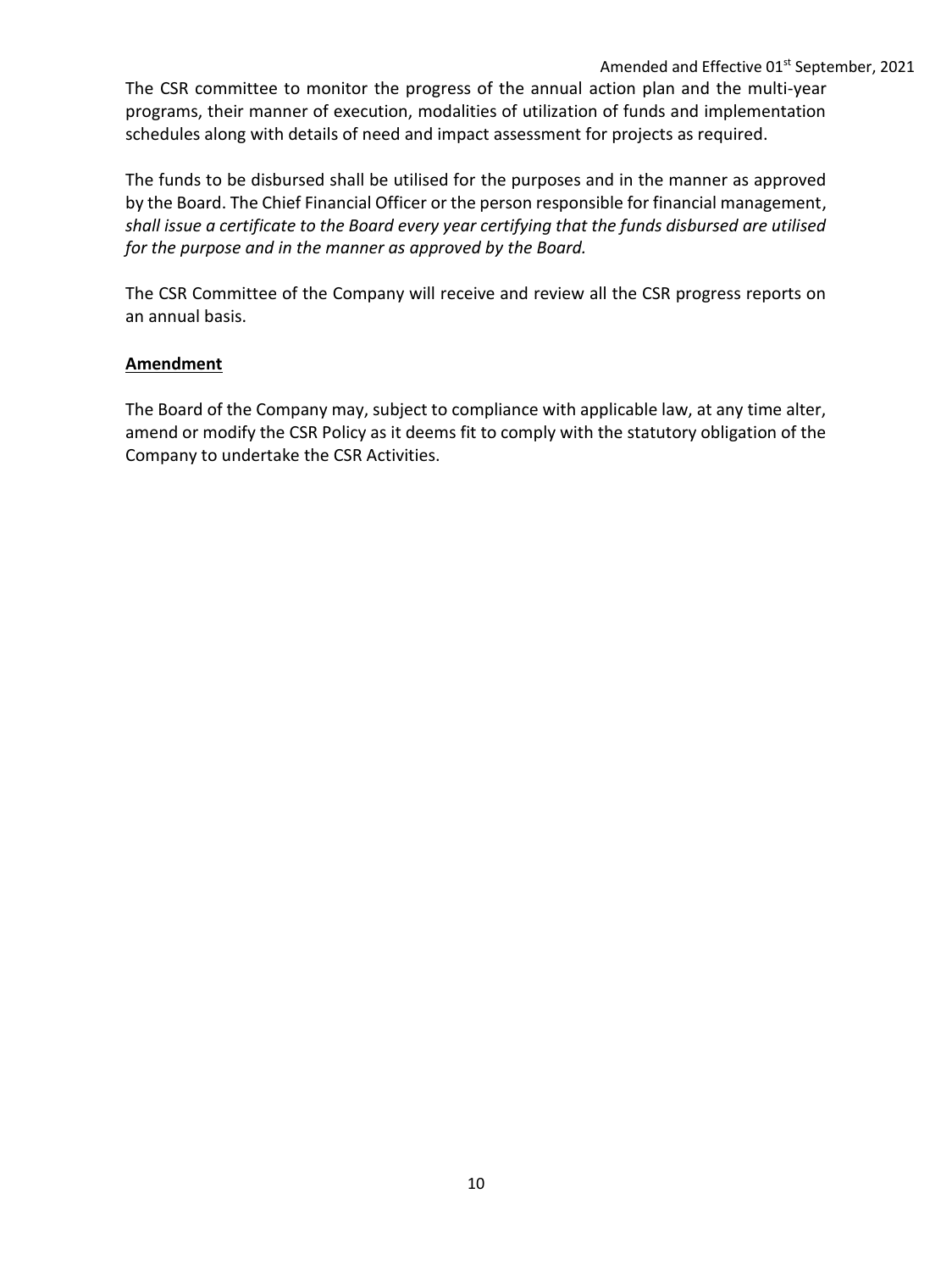## **ANNEXURE A**

# **FORMAT FOR THE ANNUAL REPORT ON CSR ACTIVITIES TO BE INCLUDED IN THE BOARD'S REPORT**

#### **1. Brief outline on CSR Policy of the Company:**

\_\_\_\_\_\_\_\_\_\_\_ ("Company") recognizes that its business activities have wide impact on the societies in which it operates, and therefore an effective practice is required giving due consideration to the interests of its stakeholders including shareholders, customers, employees, suppliers, business partners, local communities and other organizations. The company endeavors to make CSR for sustainable development. The Company through its CSR Committee shall identify the activities/projects in line with Section 135 read with Schedule VII of the Companies Act 2013 and the Rules made thereunder Our company is committed for better utilisation of CSR funds so that it can serve the of public at large.

## **2. Composition of CSR Committee:**

| SI. No. | <b>Name</b><br><b>Director</b> | <b>of</b> | Designation/Nature Number of meetings Number of meetings of<br>of Directorship | lof<br>held during the year | CSR CommitteeCSR Committee attended | during the year |  |
|---------|--------------------------------|-----------|--------------------------------------------------------------------------------|-----------------------------|-------------------------------------|-----------------|--|
|         |                                |           |                                                                                |                             |                                     |                 |  |
|         |                                |           |                                                                                |                             |                                     |                 |  |
|         |                                |           |                                                                                |                             |                                     |                 |  |

- **3.** Provide the web-link where Composition of CSR committee, CSR Policy and CSR projects approved by the board are disclosed on the website of the company:
- *4.* Provide the details of Impact assessment of CSR projects carried out in pursuance of subrule (3) of rule 8 of the Companies (Corporate Social Responsibility Policy) Rules, 2014, if applicable: *Not applicable*
- *5.* Details of the amount available for set off in pursuance of sub-rule (3) of rule 7 of the Companies (Corporate Social Responsibility Policy) Rules, 2014 and amount required for set off for the financial year, if any:

| SI. No. | <b>Financial Year</b> | preceding<br>from<br>years (in Rs) | Amount available for set-off   Amount required to be setoff<br>financial $ $ for the financial year, if any (in<br>Rs) |
|---------|-----------------------|------------------------------------|------------------------------------------------------------------------------------------------------------------------|
|         |                       |                                    |                                                                                                                        |
|         |                       |                                    |                                                                                                                        |
|         | Total                 |                                    |                                                                                                                        |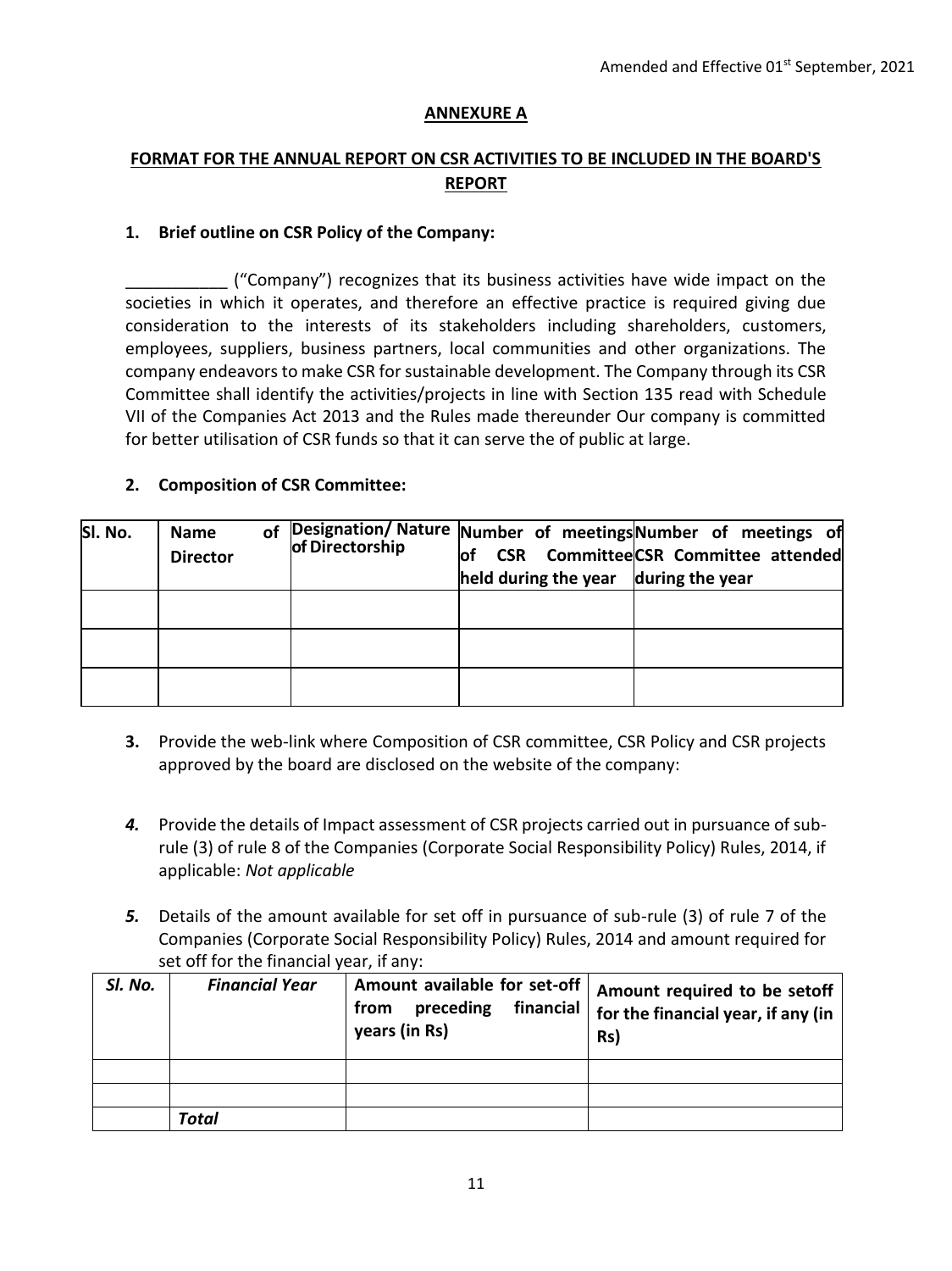- *6.* Average net profit of the company as per section 135(5).: *Rs. \_\_\_\_\_\_\_\_\_\_\_\_\_ Lakhs.*
- **7.** (a) Two percent of average net profit of the company as per section 135(5): *Rs. \_\_\_\_\_\_\_\_\_\_\_ Lakhs/Crores*
- (b)Surplus arising out of the CSR projects or programmes or activities of the previous financial years.: *Nil*
- (c) Amount required to be set off for the financial year, if any:

*(d)*Total CSR obligation for the financial year (7a+7b- 7c). : *Rs. \_\_\_\_\_\_\_\_\_\_\_\_\_\_ Lakhs/Crores*

**8.** (a) CSR amount spent or unspent for the financial year:

|                                                               | Amount Unspent (in Rs. Lakh) |                                                                                           |                                                                                                           |               |                     |  |  |  |  |
|---------------------------------------------------------------|------------------------------|-------------------------------------------------------------------------------------------|-----------------------------------------------------------------------------------------------------------|---------------|---------------------|--|--|--|--|
| <b>Total Amount</b><br>Spent for the<br><b>Financial Year</b> |                              | <b>Total Amount transferred to</b><br><b>Unspent CSR Account as per</b><br>section 135(6) | Amount transferred to any fund specified<br>under Schedule VII as per second proviso to<br>section 135(5) |               |                     |  |  |  |  |
| (in Rs. Lakh)                                                 | <b>Amount</b>                | Date of transfer                                                                          | Name of the<br><b>Fund</b>                                                                                | <b>Amount</b> | Date of<br>transfer |  |  |  |  |
|                                                               | <b>NA</b>                    | NА                                                                                        | <b>NA</b>                                                                                                 | <b>NA</b>     | <b>NA</b>           |  |  |  |  |

(b) Details of CSR amount spent against **ongoing projects** for the financial year:

| SI.<br>N<br>0. | Name of<br>the<br>Project | Item from<br>the list of<br>activities<br>in<br><b>Schedule</b><br>VII to the<br>Act | Local<br>area<br>(Yes/<br>No) | Locatio<br>n of the<br>project |                 | Project<br>duration | Amount<br>allocate<br>d for the<br>project<br>(in Rs) | Amount<br>spent in<br>the<br>current<br>financia<br>Year<br>(in Rs) | Amount<br>transferred<br>to Unspent<br><b>CSR</b><br><b>Account for</b><br>the project<br>as<br>per<br><b>Section</b><br>135(6)<br>(in<br>Rs) | <b>Mode</b><br>of<br>Imple<br>menta<br>tion<br><b>Direct</b><br>(Yes/N<br>o) | of<br><b>Mode</b><br>Implementation -<br><b>Through</b><br><b>Implementing</b><br><b>Agency</b> |                               |
|----------------|---------------------------|--------------------------------------------------------------------------------------|-------------------------------|--------------------------------|-----------------|---------------------|-------------------------------------------------------|---------------------------------------------------------------------|-----------------------------------------------------------------------------------------------------------------------------------------------|------------------------------------------------------------------------------|-------------------------------------------------------------------------------------------------|-------------------------------|
|                |                           |                                                                                      |                               | State                          | <b>District</b> |                     |                                                       |                                                                     |                                                                                                                                               |                                                                              | Name                                                                                            | Registration<br>number<br>CSR |
|                |                           |                                                                                      |                               |                                |                 |                     |                                                       |                                                                     |                                                                                                                                               |                                                                              |                                                                                                 |                               |
|                |                           |                                                                                      |                               |                                |                 |                     |                                                       |                                                                     |                                                                                                                                               |                                                                              |                                                                                                 |                               |
|                |                           |                                                                                      |                               |                                |                 |                     |                                                       |                                                                     |                                                                                                                                               |                                                                              |                                                                                                 |                               |
|                | Total                     |                                                                                      |                               |                                |                 |                     |                                                       |                                                                     |                                                                                                                                               |                                                                              |                                                                                                 |                               |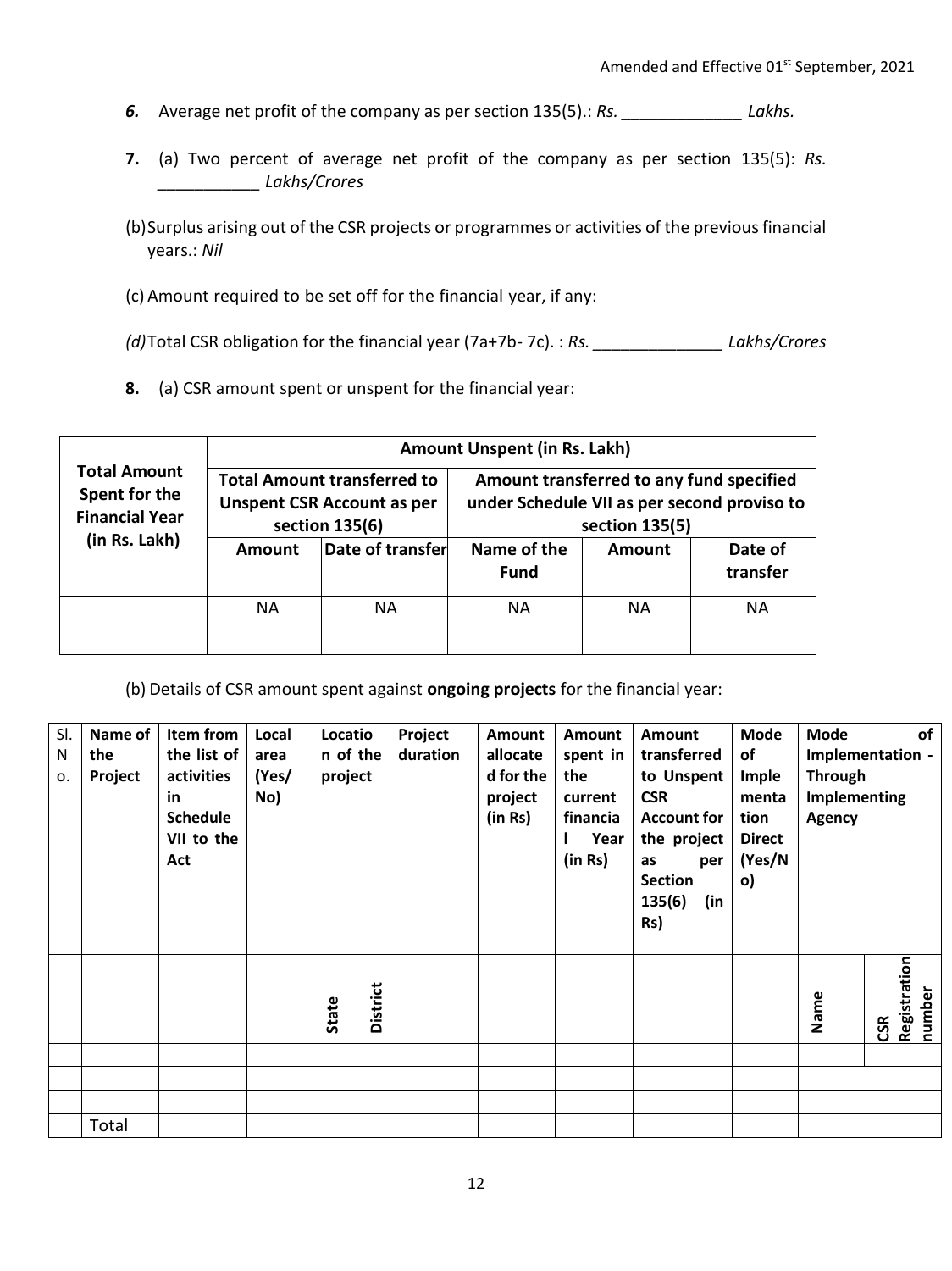(c) Details of CSR amount spent against **other than ongoing projects** for the financial year:

| SI.<br>No.     | <b>of</b><br><b>Name</b><br>the<br>Project | from<br>Item<br>the list of<br>activities in<br>schedule VII<br>to the Act | Local area<br>(Yes/No) | <b>State</b> | Location of the<br>project<br><b>District</b> |  | of<br><b>Mode</b><br>implement-<br>ation<br><b>Direct</b><br>(Yes/No) | <b>Mode</b><br><b>Through</b><br>implementing<br>agency<br><b>Name</b> | of<br>implementation<br>$\sim$<br><b>CSR</b><br>registration<br>number |
|----------------|--------------------------------------------|----------------------------------------------------------------------------|------------------------|--------------|-----------------------------------------------|--|-----------------------------------------------------------------------|------------------------------------------------------------------------|------------------------------------------------------------------------|
| $\mathbf{1}$   |                                            |                                                                            |                        |              |                                               |  |                                                                       |                                                                        |                                                                        |
| $\overline{2}$ |                                            |                                                                            |                        |              |                                               |  |                                                                       |                                                                        |                                                                        |
|                | <b>Total</b>                               |                                                                            |                        |              |                                               |  |                                                                       |                                                                        |                                                                        |

(d)Amount spent in Administrative Overheads :

(e)Amount spent on Impact Assessment, if applicable:

(f) Total amount spent for the Financial Year (8b+8c+8d+:8e): *Rs. \_\_\_\_\_\_\_\_\_\_ Lakh*

(g)Excess amount for set off, if any*:*

*9.* (a) Details of Unspent CSR amount for the preceding three financial years:

| SI.<br>No.     | Preceding<br><b>Financial</b><br>Year | Amount<br>transferred<br><b>Unspent</b><br>to<br><b>CSR Account</b><br>under<br><b>Section</b><br>135<br>(6) (in Rs) | Amount<br>in the reporting<br><b>Financial Year</b><br>(in Rs) | spent | Amount transferred to any fund<br>specified under Schedule VII as per<br>Section 135(6), if any |                   |                  |    | Amount<br>remaining to<br>be spent in<br>succeeding<br>financial<br>years. (in Rs) |
|----------------|---------------------------------------|----------------------------------------------------------------------------------------------------------------------|----------------------------------------------------------------|-------|-------------------------------------------------------------------------------------------------|-------------------|------------------|----|------------------------------------------------------------------------------------|
|                |                                       |                                                                                                                      |                                                                |       | <b>of</b><br><b>Name</b><br>the Fund                                                            | Amount<br>(in Rs) | Date<br>transfer | 0f |                                                                                    |
| 1              |                                       |                                                                                                                      |                                                                |       |                                                                                                 |                   |                  |    |                                                                                    |
| $\overline{2}$ |                                       |                                                                                                                      |                                                                |       |                                                                                                 |                   |                  |    |                                                                                    |
|                | <b>Total</b>                          |                                                                                                                      |                                                                |       |                                                                                                 |                   |                  |    |                                                                                    |

(b) Details of CSR amount spent in the financial year for **ongoing projects** of the preceding financial year(s):*Nil*